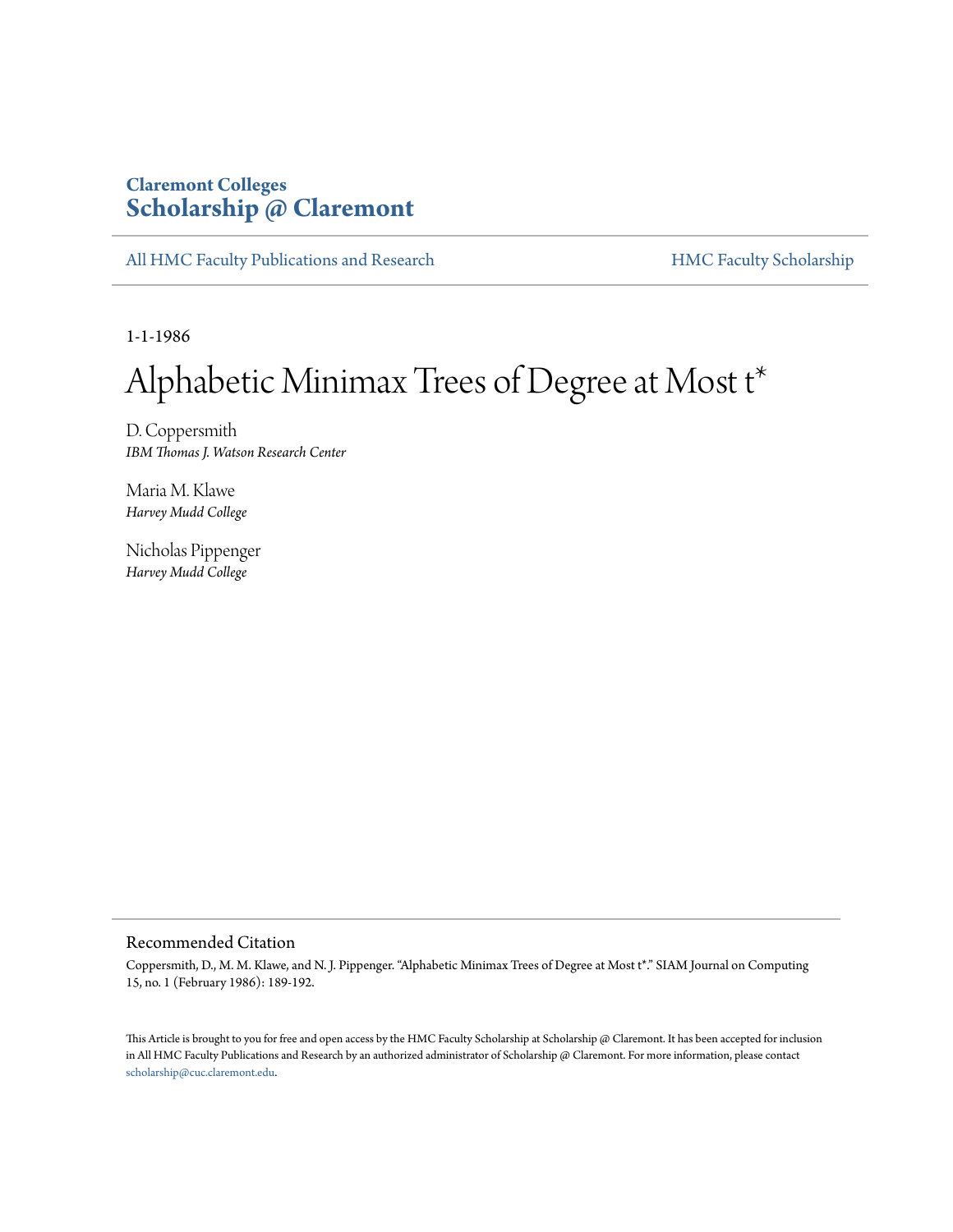### ALPHABETIC MINIMAX TREES OF DEGREE AT MOST t\*

#### D. COPPERSMITH<sup>†</sup>, M. M. KLAWE<sup>‡</sup> AND N. J. PIPPENGER‡

Abstract. Problems in circuit fan-out reduction motivate the study of constructing various types of weighted trees that are optimal with respect to maximum weighted path length. An upper bound on the maximum weighted path length and an efficient construction algorithm will be presented for trees of degree at most t, along with their implications for circuit fan-out reduction.

Key words, optimal weighted tree, minimax tree, t-ary tree, fanout reduction, logical circuits

In this paper we consider the problem of constructing, for any list  $w_1, \dots, w_n$  of integers, a tree T with maximum degree at most t (where  $t \ge 2$  is a fixed integer) and leaves  $v_1, \dots, v_n$  in left to right order such that  $f_T(w_1, \dots, w_n) = \max_{1 \le i \le n} (l_i + w_i)$  is minimized, where  $l_i$  denotes the length of the path in T from the root to the leaf  $v_i$ . We will call the minimum value  $f(w_1, \dots, w_n) = \min_T f_T(w_1, \dots, w_n)$  the minimax weighted path length.

This work was motivated by the results of Kirkpatrick and Klawe [2] dealing with the analogous problem of constructing t-ary trees, that is, trees in which the degree of every internal vertex is exactly t. As in [2], we obtain a linear algorithm for the case of integer weights and prove a tight upper bound on  $f(w_1, \dots, w_n)$  in terms of  $w_1, \dots, w_n$ . Like those in [2], these results can be applied to obtain a circuit fan-out reduction algorithm that preserves size and depth to within constant multiplicative factors without increasing the number of edge crossings. Our relaxation ofthe constraint on the degrees of internal vertices in the tree results in a smaller multiplicative factor for depth, but a larger multiplicative factor for size. This relaxation also causes some of the proofs to be easier than those in [2]; indeed the ideas in this paper inspired simplifications of both the algorithm and the proof of the upper bound in [2]. Kirkpatrick and Klawe show that an  $O(n \log n)$  algorithm for real weights can be obtained from their linear integral weight algorithm, and that the upper bound also applies to the case of real weights. The same methods could be applied to our results to yield analogous results for the case of real weights.

If the leaves of a tree are weighted, we can extend the weighting to the internal vertices of the tree by defining the weight of an internal vertex to be one plus the maximum of the weights of its sons. With this extension, if the leaves  $v_1, \dots, v_n$  have weights  $w_1, \dots, w_n$ , then the weight of the root is exactly  $f_T(w_1, \dots, w_n)$ . This yields an equivalent formulation of our problem as that of constructing a tree with maximum degree at most t with leaf weights  $w_1, \dots, w_n$  in left to right order such that the weight of the root is minimized. The next lemma gives three modifications which can be made to a list of weights without increasing the minimax weighted path length.

LEMMA 1. If  $w_1, \dots, w_n$  is a list of weights, then none of the following modifications increase the minimax weighted path length. Define  $w_0 = w_{n+1} = \infty$ .

(a) If  $n>1$  and  $w_i \leq \min (w_{i-1}, w_{i+1})$  for some i with  $1 \leq i \leq n$ , then replace  $w_i$  by min  $(w_{i-1}, w_{i+1})$ .

(b) If min  $(w_i, w_{i+s+1}) \ge 1$  + max  $(w_{i+1}, \dots, w_{i+s})$  for some  $s \le t$  and i with  $0 \le i \le$  $n-s$ , then replace the s weights  $w_{i+1}, \dots, w_{i+s}$  by the single weight 1+  $\max (w_{i+1}, \dots, w_{i+s}).$ 

<sup>\*</sup> Received by the editors May 2, 1983, and in revised form May 21, 1984.

<sup>t</sup> IBM Thomas J. Watson Research Center, Yorktown Heights, New York 10598.

<sup>\$</sup> IBM Research Laboratory, San Jose, California 95193.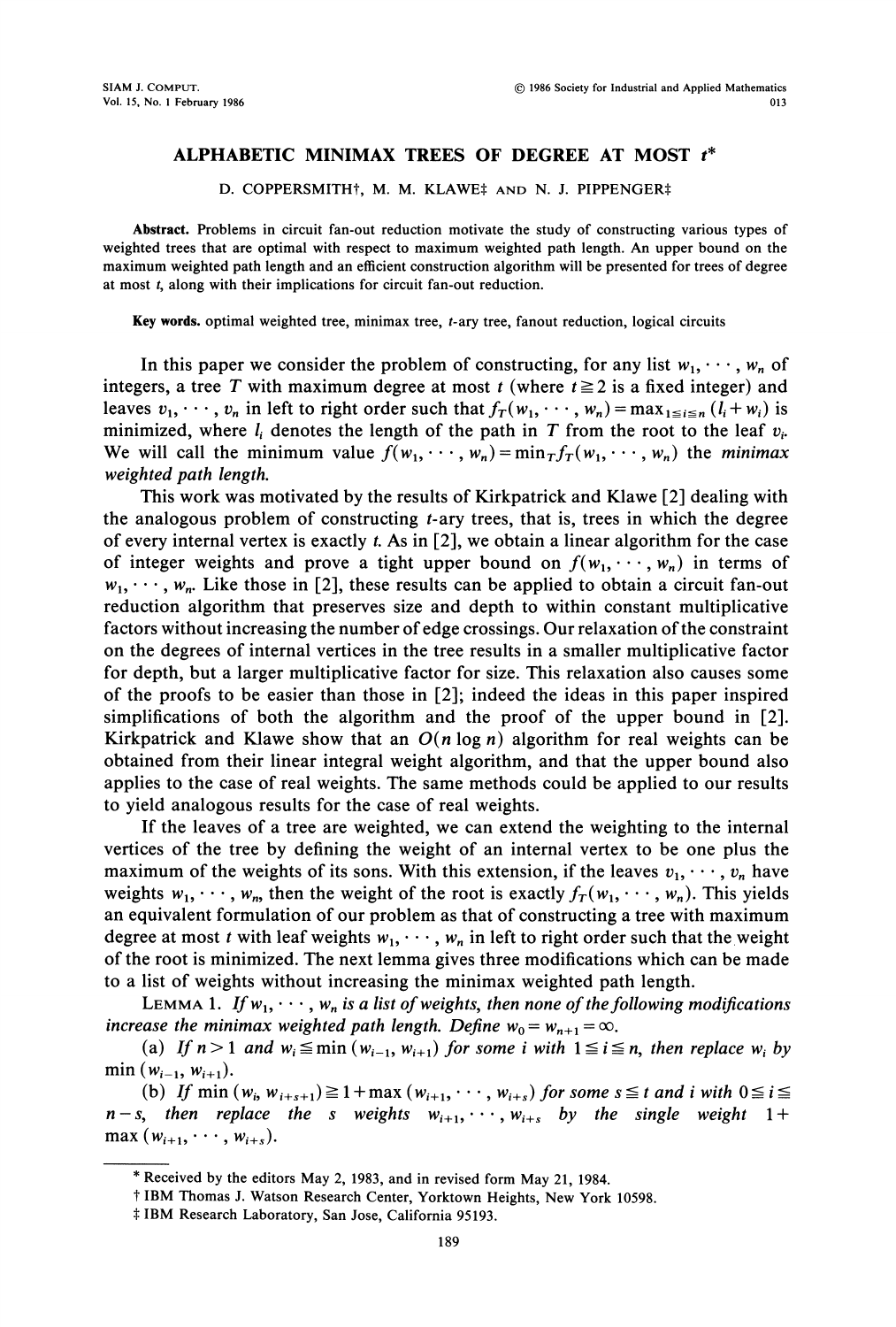(c) If  $w_i = w_{i+1} = \cdots = w_{i+t-1} \le w_{i+t} - 1$  for some i with  $1 \le i \le n-t+1$ , then replace the t weights  $w_i, \dots, w_{i+t-1}$  by the single weight  $1 + w_{i+t-1}$ .

Proof. In each case the proof consists of indicating how an optimal tree for the original list of weights can be altered to obtain a tree for the modified list in such a way that the weight of the root is not increased. Let  $T$  be a tree that is optimal for  $w_1, \dots, w_n$ . In case (a),  $v_i$  must have  $v_{i-1}, v_{i+1}$  or one of their ancestors as a brother, so that increasing the weight of  $v_i$  cannot increase the weight of its father, and hence cannot increase the weight of the root. In case (b), choose a vertex  $x$  in  $T$  such that all the leaves in the subtree rooted at x are in the set  $\{v_{i+1}, \dots, v_{i+s}\}$  and such that the distance from x to the root is minimal. Note that x must have  $v_i$ ,  $v_{i+s+1}$  or one of their ancestors as a brother. Thus replacing the subtree rooted at  $x$  by a single vertex with weight  $1 + \max(w_{i+1}, \dots, w_{i+s})$  and removing any leaves in  $\{v_{i+1}, \dots, v_{i+s}\}\$  that are outside the subtree rooted at  $x$  cannot increase the weight of the root. Finally, in case (c), there are two possibilities. The first is that the brothers of  $v_{i+t-1}$  are precisely  $\{v_{i+j}, \dots, v_{i+t-2}\}\$  for some j with  $0 \leq j \leq t-2$ . In this case the change corresponds to replacing the weights of  $v_{i+j}, \dots, v_{i+t-1}$  by the weight of their father which has weight  $1 + w_{i+t-1}$ , and removing the other leaves  $v_i, \dots, v_{i+j-1}$ . In the second possibility  $v_{i+t-1}$ has as a brother  $v_{i+t}$ , an ancestor of  $v_{i+t}$ , or an ancestor of  $v_{i+t}$  for some j with  $0 \le j \le t-2$ . Thus removing the leaves  $v_{i+j}$  for  $0 \le j \le t-2$  and increasing  $w_{i+t-1}$  by 1 does not increase the weight of the root.  $\square$ 

We now sketch an algorithm that, given a list  $w_1, \dots, w_n$  of integer weights, constructs an optimal tree. First add dummy weights  $w_0 = w_{n+1} = \infty$  to each end of the list. At any stage of execution there will be a list of weights of vertices that have not yet been assigned fathers and a pointer dividing the list into two parts, the left sublist and the right sublist. The algorithm will operate so that the left sublist always forms a nonincreasing sequence from left to right. We call a weight  $K$  in the left sublist a step weight if K is strictly larger than the weight on its right or if K is the rightmost weight in the left sublist. Initially the pointer is placed so that it points between  $w_0$ and  $w_1$ . We now describe the main procedure of the algorithm. Suppose the weights lying immediately to the left and right of the pointer are  $L$  and  $R$  respectively. If  $L \geq R$ , then the algorithm simply moves the pointer past R. Otherwise, let K be the rightmost step weight such that either  $K \geq R$  or there are at least t weights lying strictly between  $K$  and  $R$  in the list.

First suppose that there are at least  $t$  weights between  $K$  and  $R$ . If at least two of these weights are step weights, find the leftmost such step weight, say  $K'$ , remove all weights lying between  $K'$  and  $R$  and insert a new weight equal to  $K'$  between  $K'$ and the pointer. (We rely here on  $(b)$  followed by  $(a)$  in Lemma 1 and on the fact that all weights are integers.) If  $L$  is the only step weight, remove the  $t$  rightmost weights to the left of the pointer and insert a new weight equal to  $L+1$  to the right of the pointer. (We rely here on (c) in Lemma 1.) Now suppose that there are less than  $t$ weights between K and R, and hence that  $K \ge R$ . Remove all weights between K and R and insert a new weight equal to R to the left of the pointer. (We rely again on  $(b)$ ) followed by (a) in Lemma 1.) Note that after applying this procedure the weights to the left of the pointer still form a nonincreasing sequence.

The algorithm operates by repeating this procedure until exactly three weights are left in the list. As the  $\infty$  weights are never removed, the final list is of the form  $\infty$ , w,  $\infty$ . Interpreting modifications of types (b) and (c) in the obvious manner of making the new weight the weight of the father of the vertices whose weights were removed from the list, it is clear that this algorithm constructs an optimal tree and that the minimax weighted path length is w.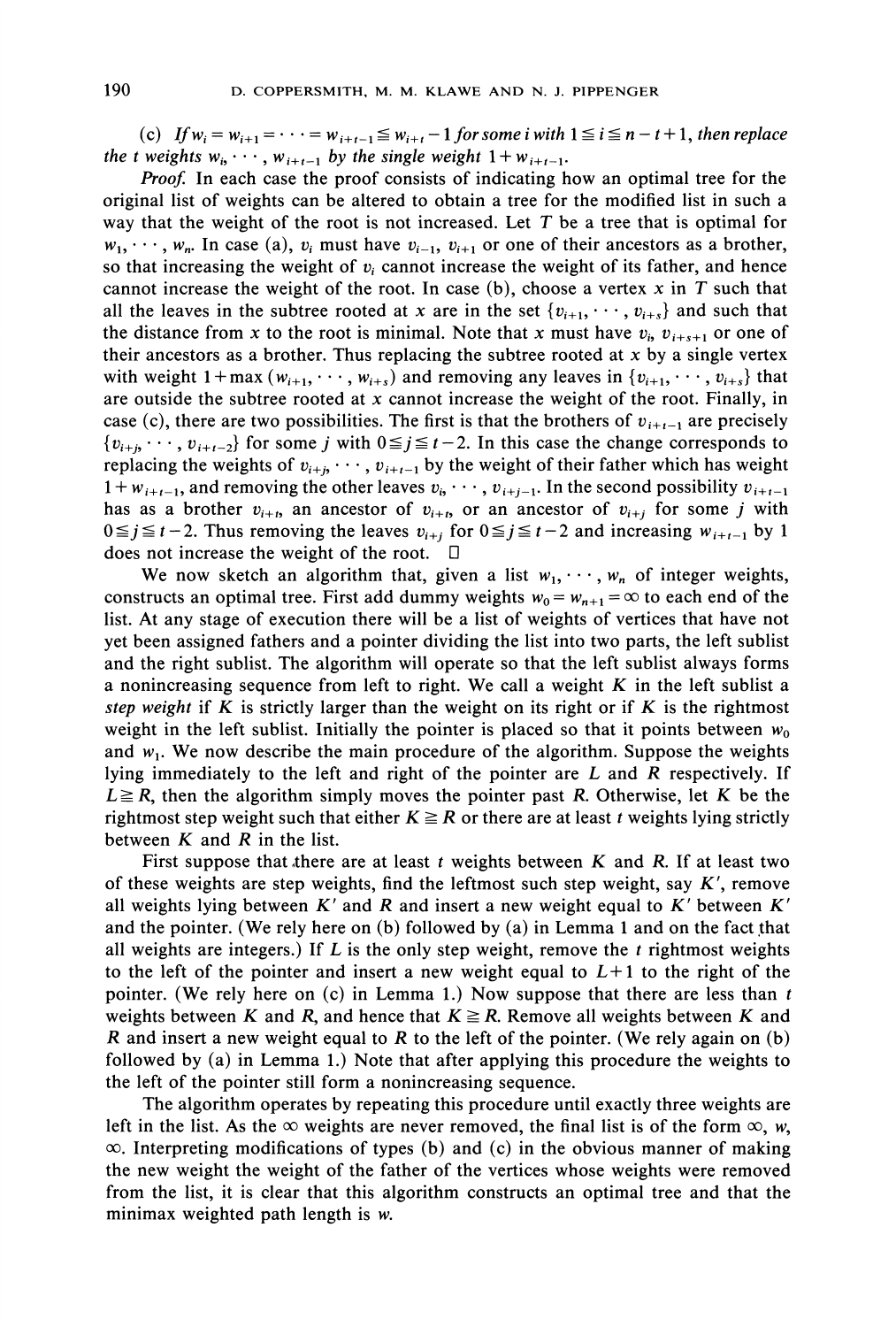To implement the algorithm efficiently, it is only necessary to maintain the position of the pointer and (in a doubly-linked list) the step weights and their positions in the left sublist. In any execution of the main procedure, all but the leftmost of the step weights examined will no longer be step weights at the end of the procedure. From this and by examining the other operations in the procedure it is easy to see that the running time of the algorithm is at most linear in the total number of vertices in the tree (which is at most  $2n - 1$ ), with a coefficient that is independent of t.

We now prove an upper bound on the minimax weighted path length for the case of integer weights.

LEMMA 2. If  $w_1, \dots, w_n$  are integers, then

$$
f(w_1,\dots,w_n) < 1 + \log_t 2 + \log_t \left( \sum_{1 \leq i \leq n} t^{(w_i)} \right).
$$

**Proof.** For W the list of weights  $w_1, \dots, w_n$ , define  $g(W) = \sum_{1 \le i \le n-1} t^{\max(w_i, w_{i+1})}$ . Then it is easy to verify that if  $W'$  is any list obtained by modifying  $W$  according to (a), (b) or (c) of Lemma 1, then  $g(W') \leq g(W)$ . Suppose w is the weight of the root of the tree constructed by our algorithm and suppose the weights of the sons of the root are  $x_1, \dots, x_s$ . Let X be the list  $x_1, \dots, x_s$ . By iterating the observation above,  $g(X) \leq g(W)$ . Combining this with the obvious inequalities  $t^w \leq tg(X)$  and  $g(W)$  $2 \sum_{1 \le i \le n} t^{(w_i)}$  and taking logarithms completes the proof.  $\Box$ 

Remark 3. The corresponding upper bound in [2] for *t*-ary trees is  $2+$  $\log_t (\sum_{1 \leq i \leq n} t^{(w_i)}).$ 

We now describe the application to circuit fan-out reduction in more detail, in order to compare the effect of using various tree constructions. Suppose  $G$  is an acyclic directed graph with fan-in bounded by s. In  $[1]$ , an algorithm is given that constructs a new graph  $G'$  with fan-out at most t, by replacing each vertex of  $G$  that has fan-out greater than  $t$  with a tree connecting that vertex to its sons. By choosing trees that minimize the increase in depth while having degrees bounded by  $t$ , it can be proved that  $Size(G') \leq (1 + (s - 1)/(t - 1))$  Size  $(G) + (q - 1)/(t - 1)$  and Depth  $(G') \leq$  $(1 + \log_{1} s)$  Depth  $(G) + \log_{1} q$ , where q is the number of outputs of G. Unfortunately, however, using trees that minimize the increase in depth will generally increase the number of edge crossings.

In [2] it is observed that using alphabetic minimax trees avoids the increase in edge crossings in exchange for a poorer bound on the depth of the new graph. Thus, although the size bound remains the same, the depth bound becomes Depth  $(G')$  <  $(2 + \log_{1} s)$  Depth  $(G) + \log_{1} q$ . Finally, using the trees described in this paper also avoids the increase in edge crossings with a better depth bound than that of [2] but a poorer size bound. More precisely, if our algorithm is used, the bounds become Depth  $(G') \leq$  $(1 + \log_{t}(2s))$  Depth  $(G) + \log_{t} q$  and Size  $(G') \leq s$  Size  $(G) + q - 1$ . We will see, however, that the size bound can be improved to Size  $(G') \leq (1 + (s - 1)/(t - 1) +$  $(s+1)(t-2)/3(t-1)$ ) Size  $(G)+(q+1)/(t-1)+(q+1)(t-2)/3(t-1)$ , by adding an extra phase to our algorithm to reduce the size of the optimal tree.

Although our algorithm constructs an optimal tree, it does not necessarily construct the optimal tree with the smallest number of vertices. In the worst case, which occurs for sequences of the form  $2j-1$ ,  $2j-3$ ,  $\cdots$ , 3, 1, 2, 4,  $\cdots$ ,  $2j-2$ , 2j, our tree has  $n-1$ internal vertices, although there is an optimal tree with  $[(n-1)/(t-1)]$  internal vertices. Although we have been unable to find a linear algorithm which produces the smallest optimal tree, by applying a simple linear "compaction" algorithm to our optimal tree we obtain a tree in which the number of internal vertices is at most  $\frac{|(n-1)}{(t-1)+1}$